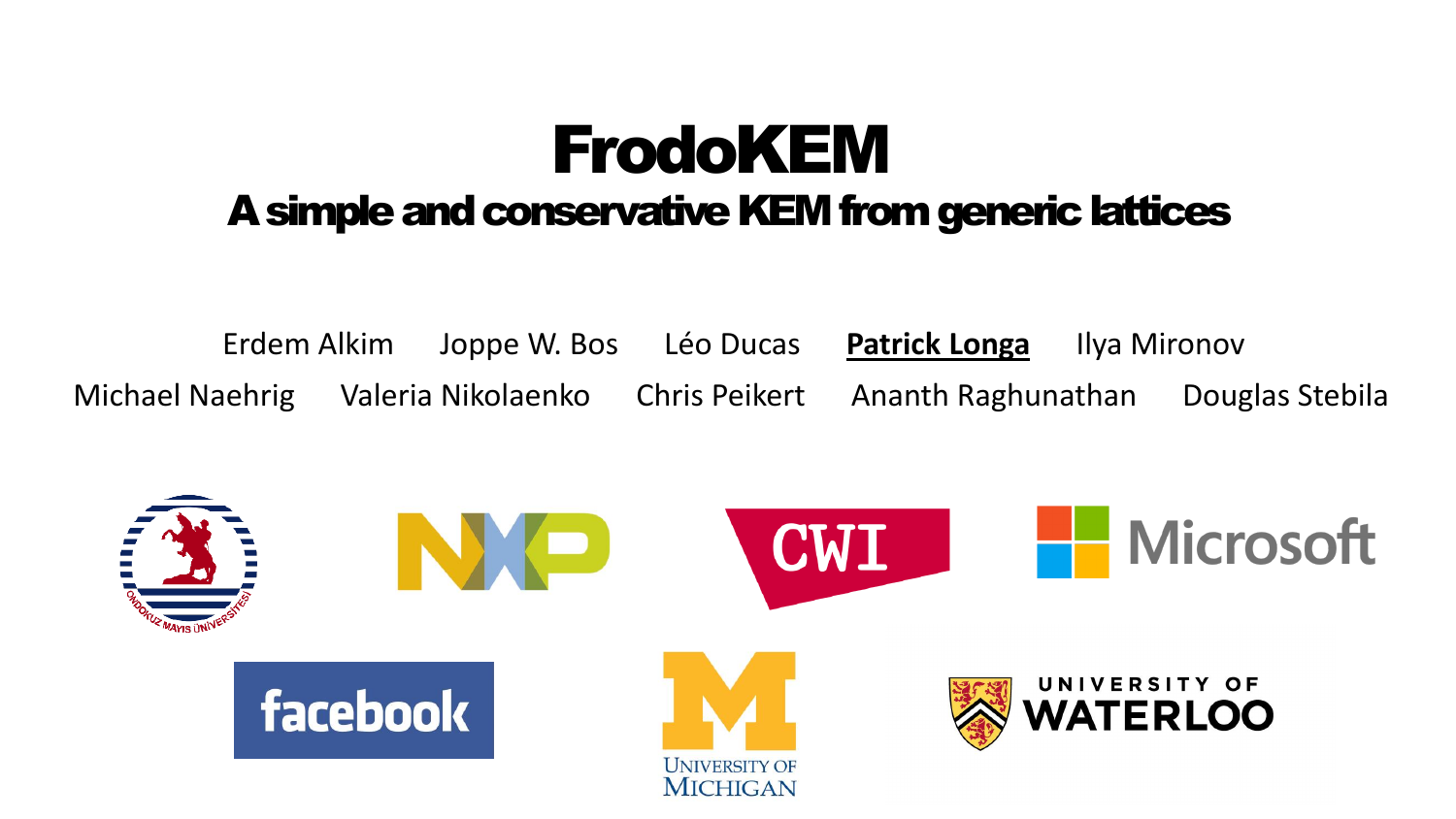# FrodoKEM Recap (part I)

**FrodoKEM is conservative yet practical**

❑ Plain LWE: generic, algebraically unstructured lattices

- Minimizes potential attack surface: no algebraic ring structure
- ❑ Cautious parameterization: 'medium-sized' errors conforming to a worst-case/average-case reduction
	- Narrower errors ⇒ smaller parameters, better efficiency

❑ Concrete parameters chosen according to 'core-SVP' methodology

• Lower-bound the first-order exponential time and space of SVP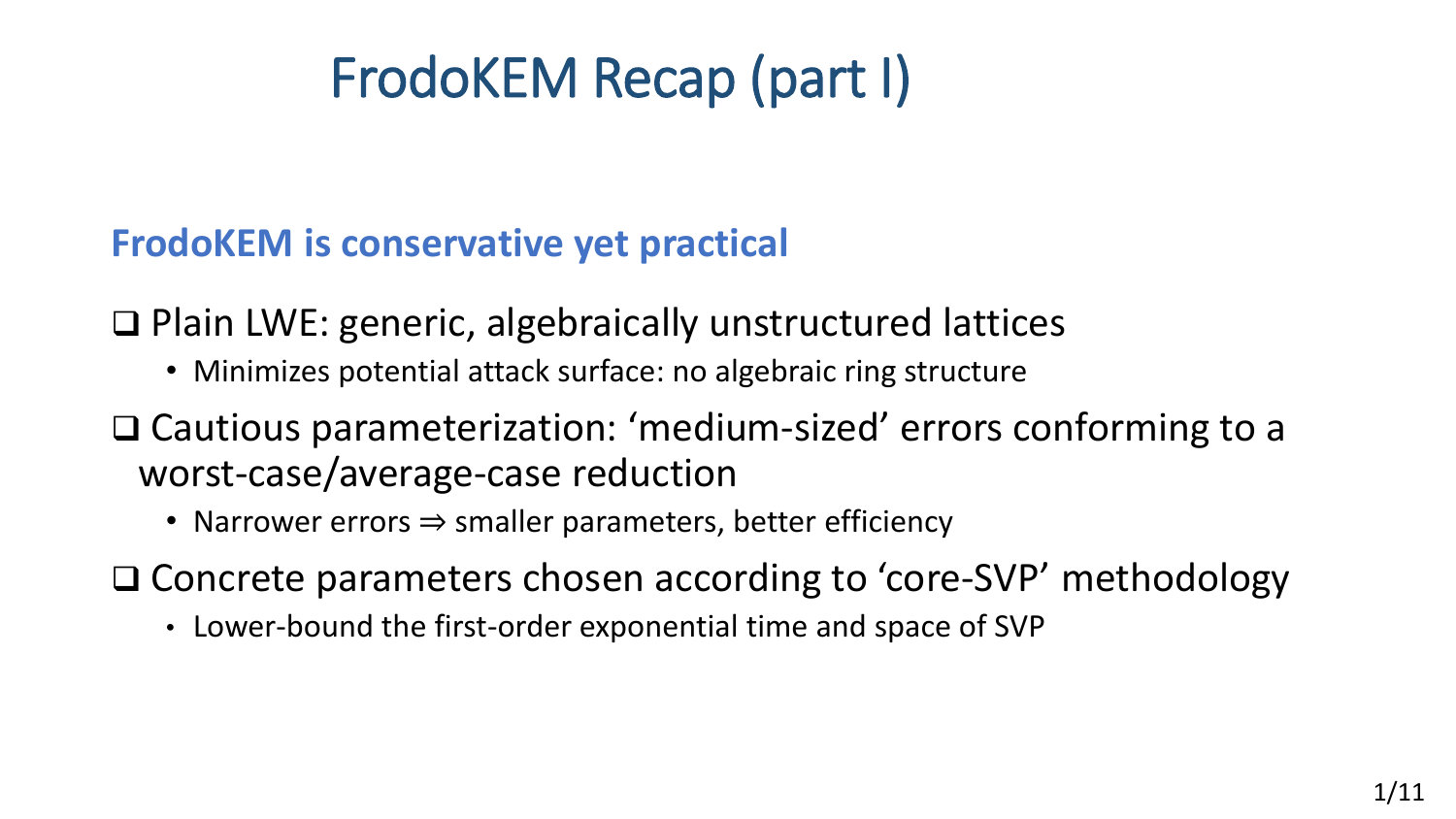# FrodoKEM Recap (part II)

#### **FrodoKEM has a simple design and implementation**

 $\square$  Matrix-vector products over  $\mathbb{Z}_q^n$  with a power-of-2 modulus  $q$ 

❑ Straightforward error sampling: approximation to rounded Gaussian

- E.g., using inversion sampling:
- Table  $T_X$  stores  $(s + 1)$  integers related to discrete cumulative distribution function
- Given a random value r, determine smallest index *i* such that  $r \leq T_x[i]$
- Output  $(-1)^{b}i$  for a random bit  $b$
- □ x64 implementation consists of  $\sim$ 350 lines of C code (+ existing symmetric primitives)
- ❑ No use of hand-written assembly: additional implementation only differs by use of vector intrinsics for computing **AS** + **E** and **S**'**A** + **E**'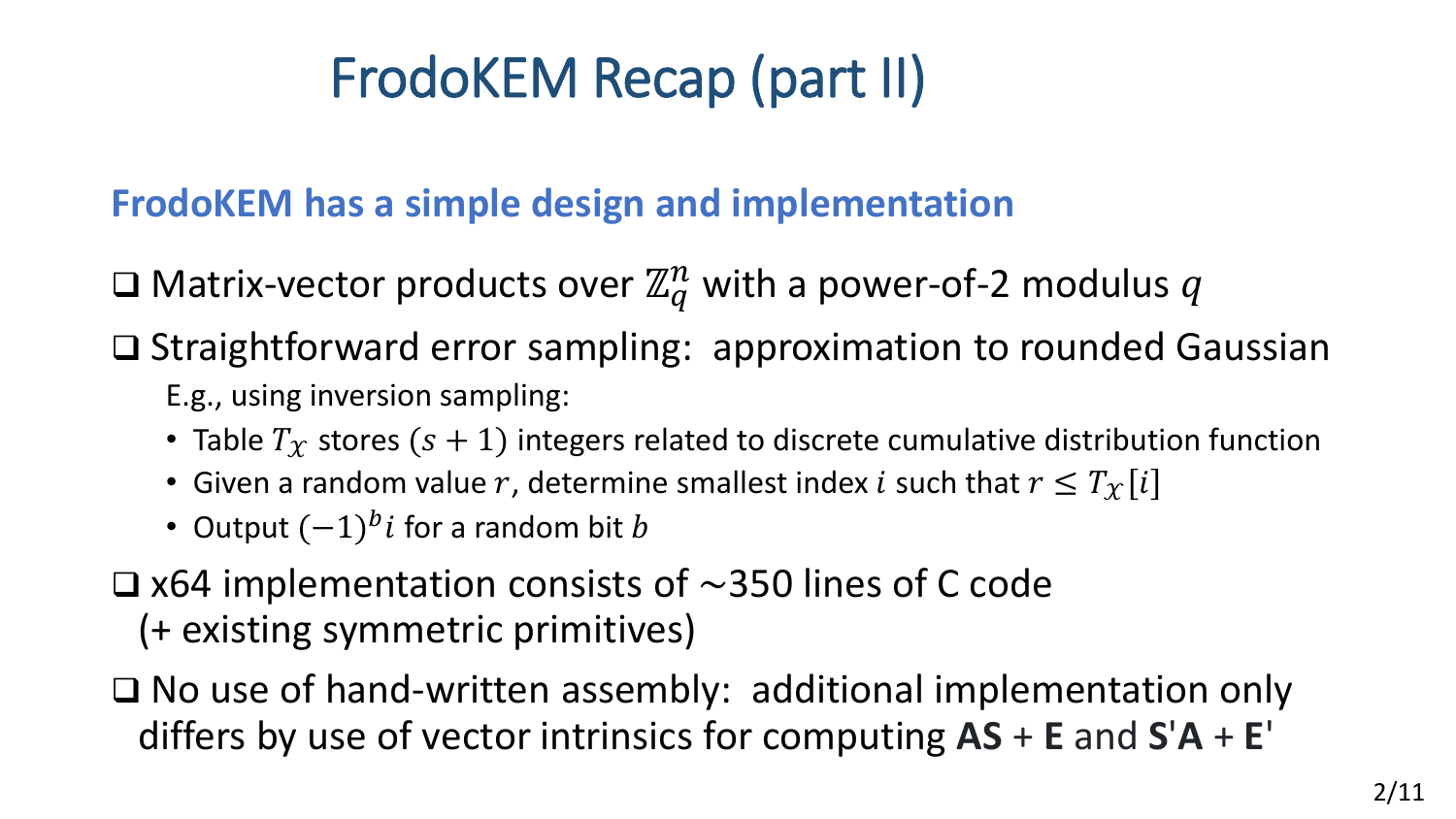# FrodoKEM Recap (part III)

#### ❑ Two (2) variants

• Uses either AES-128 or SHAKE128 for the generation of a public matrix **A**

❑ Six (6) parameter sets in total:

- FrodoKEM-640-XXX: targets security level 1 (≥ AES-128)
- FrodoKEM-976-XXX: targets security level 3 (≥ AES-192)
- FrodoKEM-1344-XXX: targets security level 5 (≥ AES-256)

Dimension  $n \in \{640, 976, 1344\}$ , XXX  $\in \{AES, SHAKE\}$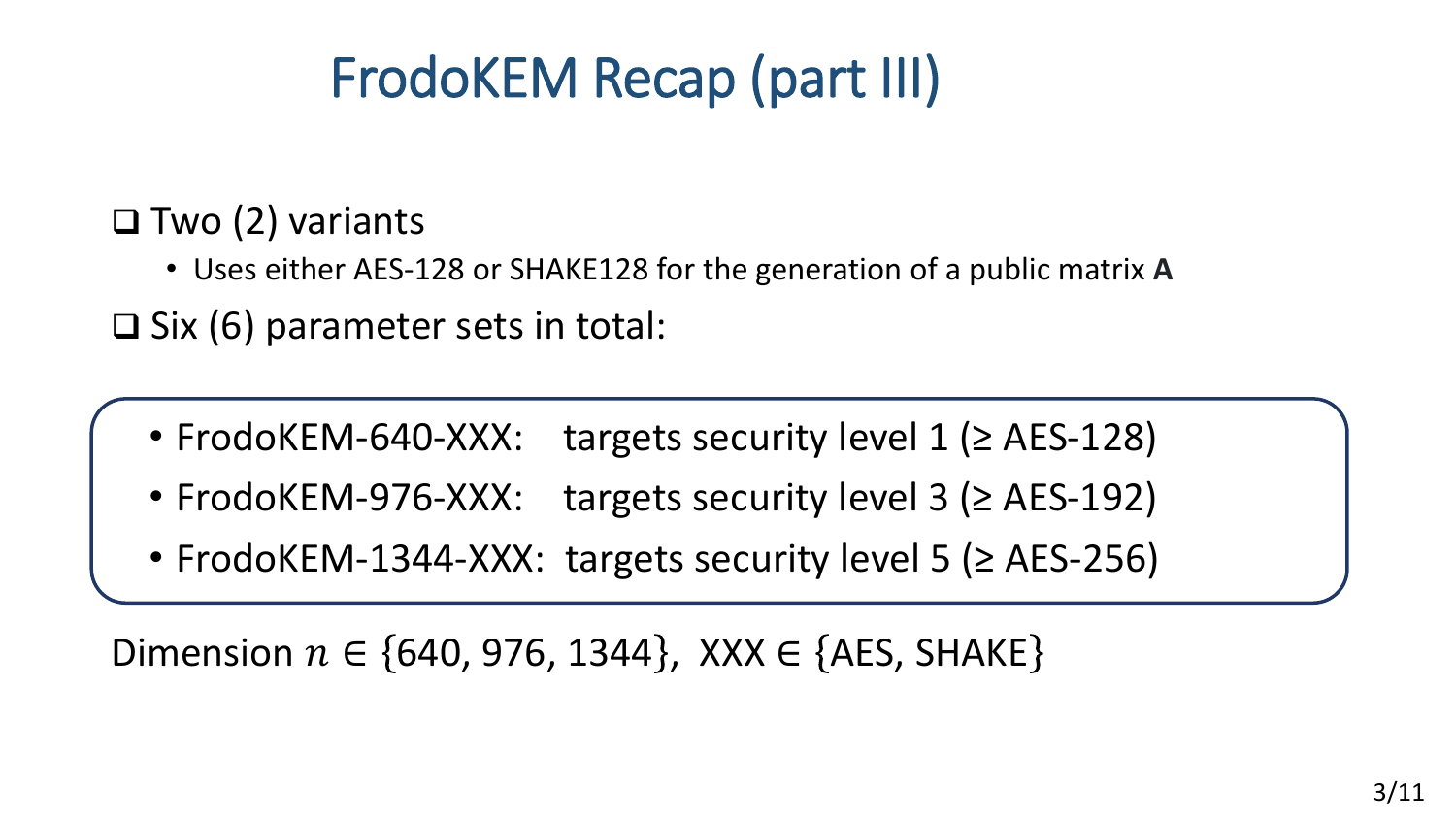## List of updates for Round3

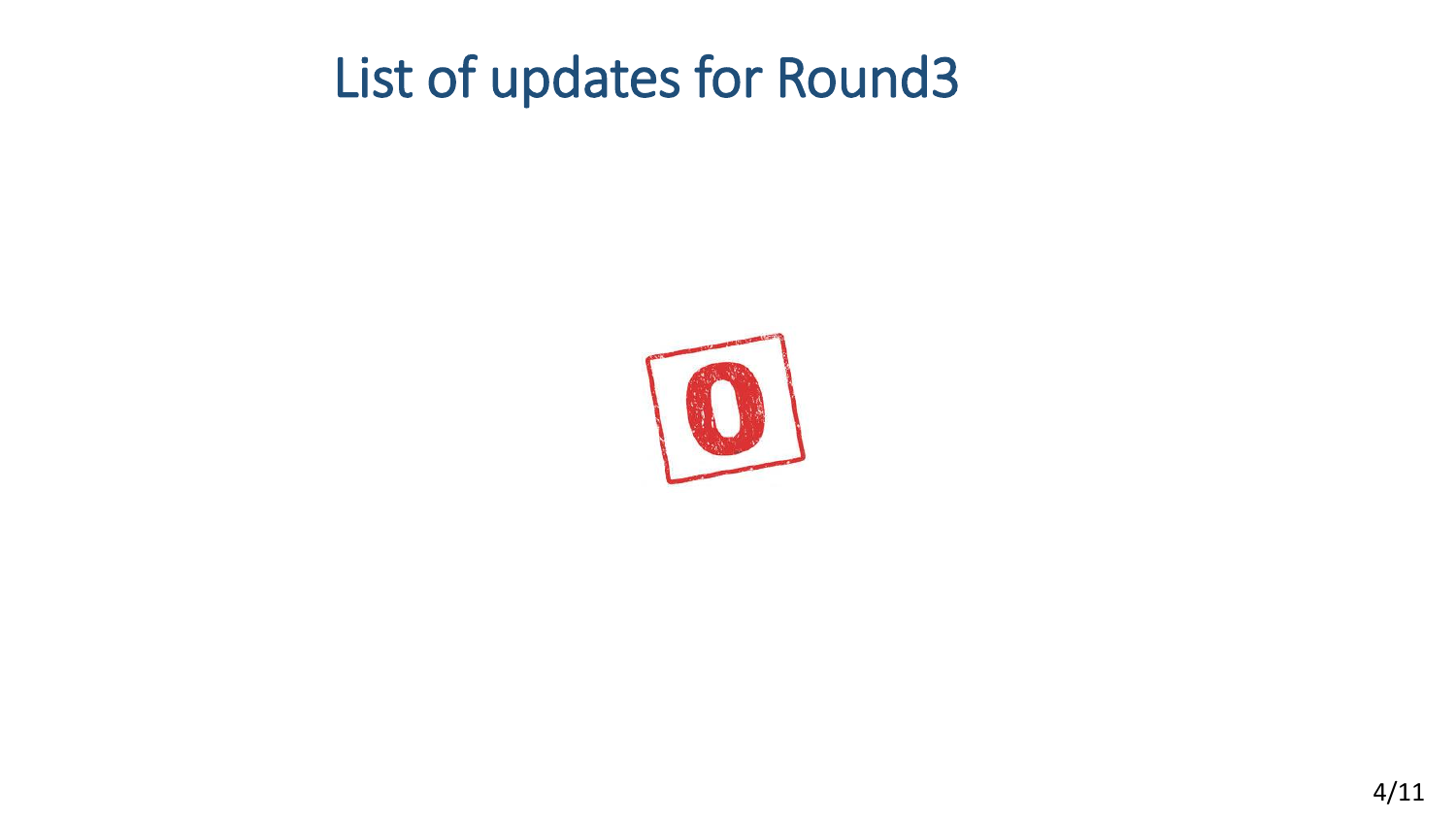### KEM decapsulation in constant-time A cautionary tale

❑ Encryption check during decapsulation is arguably the most fragile point of failure in the KEM structure

- Failures are not detected by 'positive' tests
- ❑ Guo et al., CRYPTO 2020: A key-recovery timing attack on postquantum primitives using the Fujisaki-Okamoto transformation and its application on FrodoKEM
	- Exploits timing leakage during encryption check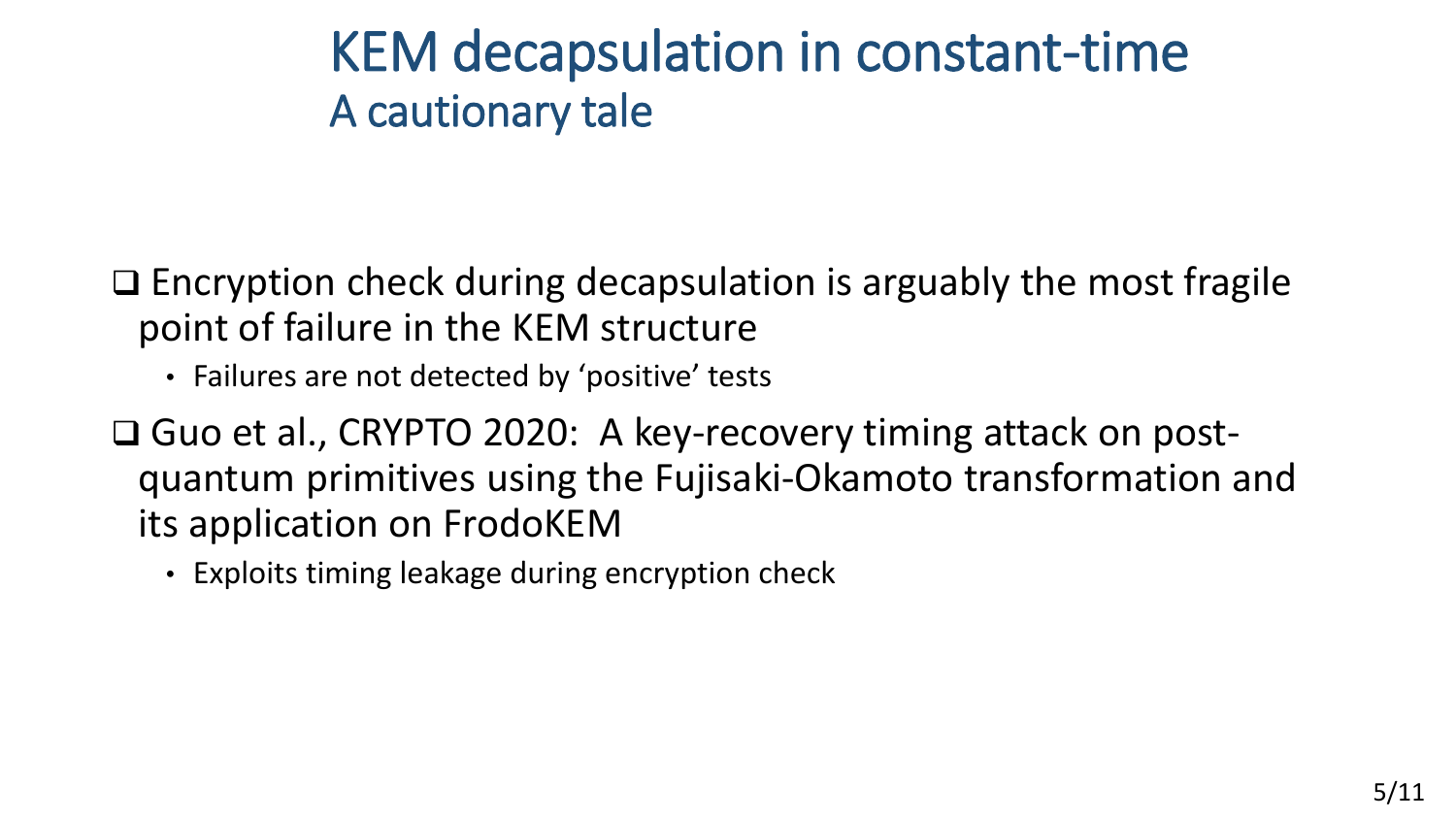### KEM decapsulation in constant-time A cautionary tale

#### ❑ Writing constant-time code can be tricky

• "Traditional" testing is insufficient

```
int8 t ct verify(const uint16 t *a, const uint16 t *b, size t len)
{ // Returns 0 if the byte arrays a and b are equal, -1 otherwise.
uint16 t r = 0;
for (size t i = 0; i < len; i++)
    r = a[i] \land b[i];return (int8_t)(-(int16_t)r >> 15);
}
                            r = (-<i>int</i>16 t) (r >> 1) | -(<i>int</i>16 t) (r & 1) >> 15;
```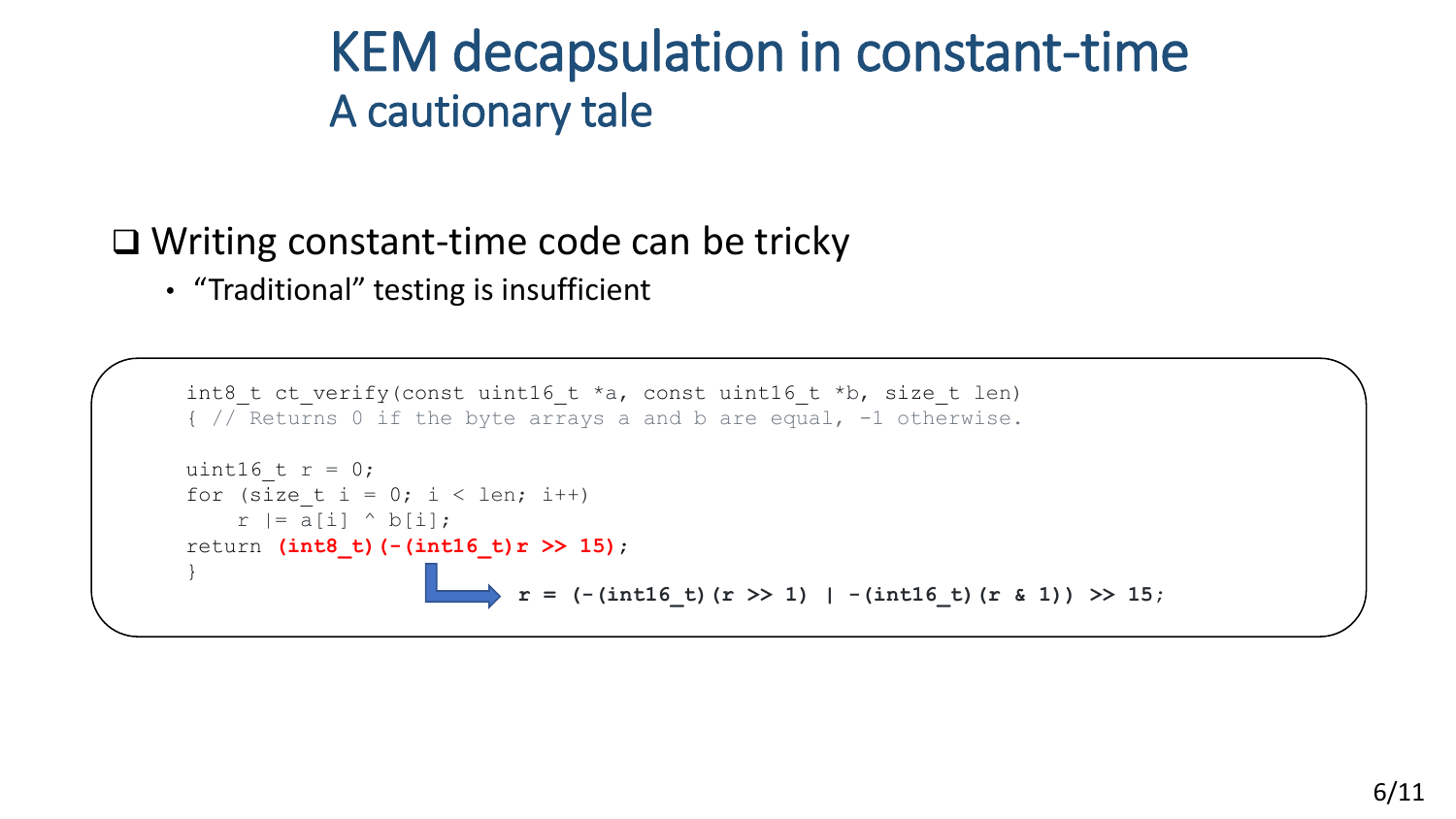### KEM decapsulation in constant-time A cautionary tale

**What we have added to the code:**

❑ New 'negative' tests against changes in ciphertext

❑ Macros that use Valgrind to check for non-constant time code

• Selection is done at compilation time

❑ Tests using clang's address sanitizer and undefined behavior sanitizer

❑ All these tests are now run automatically with GitHub Actions

<https://github.com/microsoft/PQCrypto-LWEKE>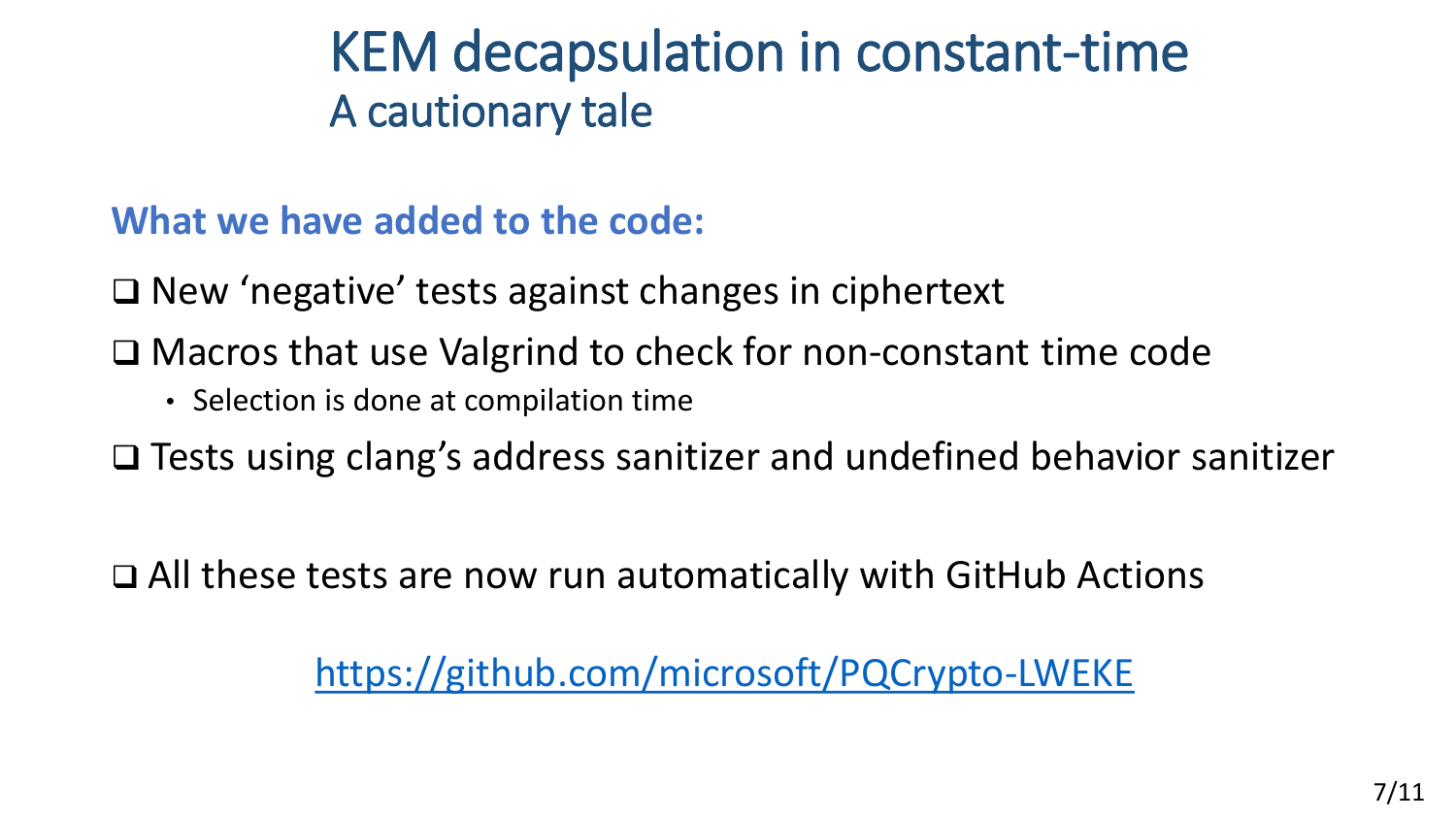## Recent developments (part I)

❑ FrodoKEM, at levels 3 and 5, is **recommended by the German Federal Office for Information Security (BSI)** as cryptographically suitable for long-term confidentiality protection.

"BSI – Technical Guideline (Cryptographic Mechanisms: Recommendations and Key Lengths)", BSI TR-02102-1, March 2021:

[https://www.bsi.bund.de/SharedDocs/Downloads/EN/BSI/Publications/Te](https://www.bsi.bund.de/SharedDocs/Downloads/EN/BSI/Publications/TechGuidelines/TG02102/BSI-TR-02102-1.pdf?__blob=publicationFile&v=10) chGuidelines/TG02102/BSI-TR-02102-1.pdf?\_\_blob=publicationFile&v=10

❑ We wrote a Python3 reference implementation of FrodoKEM <https://github.com/microsoft/PQCrypto-LWEKE>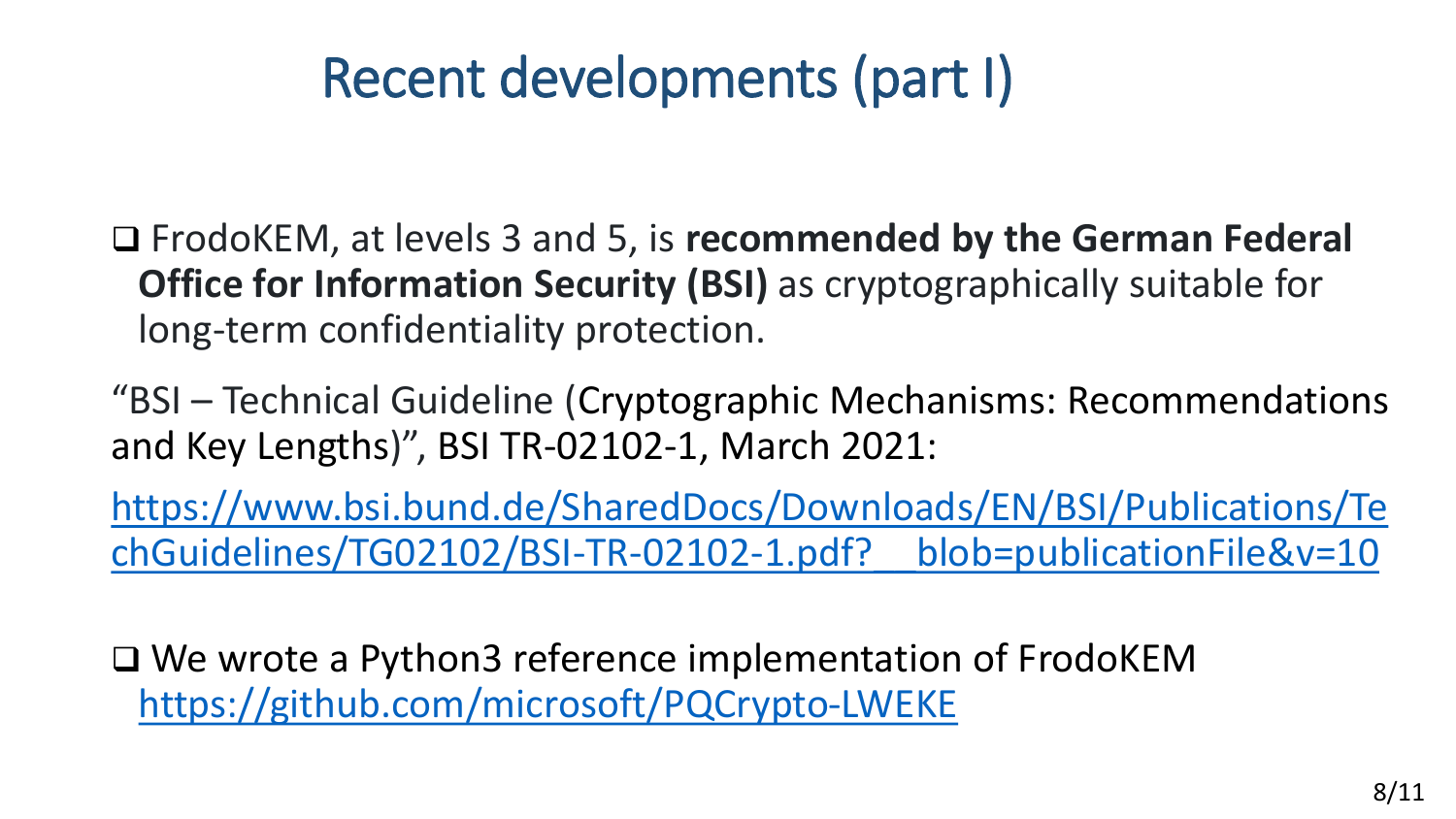# Recent developments (part II)

- ❑ M. Polubelova and S. Zanella-Beguelin (2021): Formally verified implementation of FrodoKEM (Round 3) https://github.com/project[everest/hacl-star/tree/master/code/frodo](https://github.com/project-everest/hacl-star/tree/master/code/frodo)
	- Part of HACL<sup>\*</sup>, a formally verified cryptographic library written in F<sup>\*</sup>

❑ Howe et al. 2021 (JCEN): Exploring Parallelism to Improve the Performance of FrodoKEM in Hardware <https://eprint.iacr.org/2021/155>

- Shows a significant speedup ( $\sim$ 15x) on FPGA using Trivium for the generation of the public matrix **A**
- Shows that FrodoKEM incurs a negligible overhead when adding arithmetic masking to protect decapsulation against first-order side-channel attacks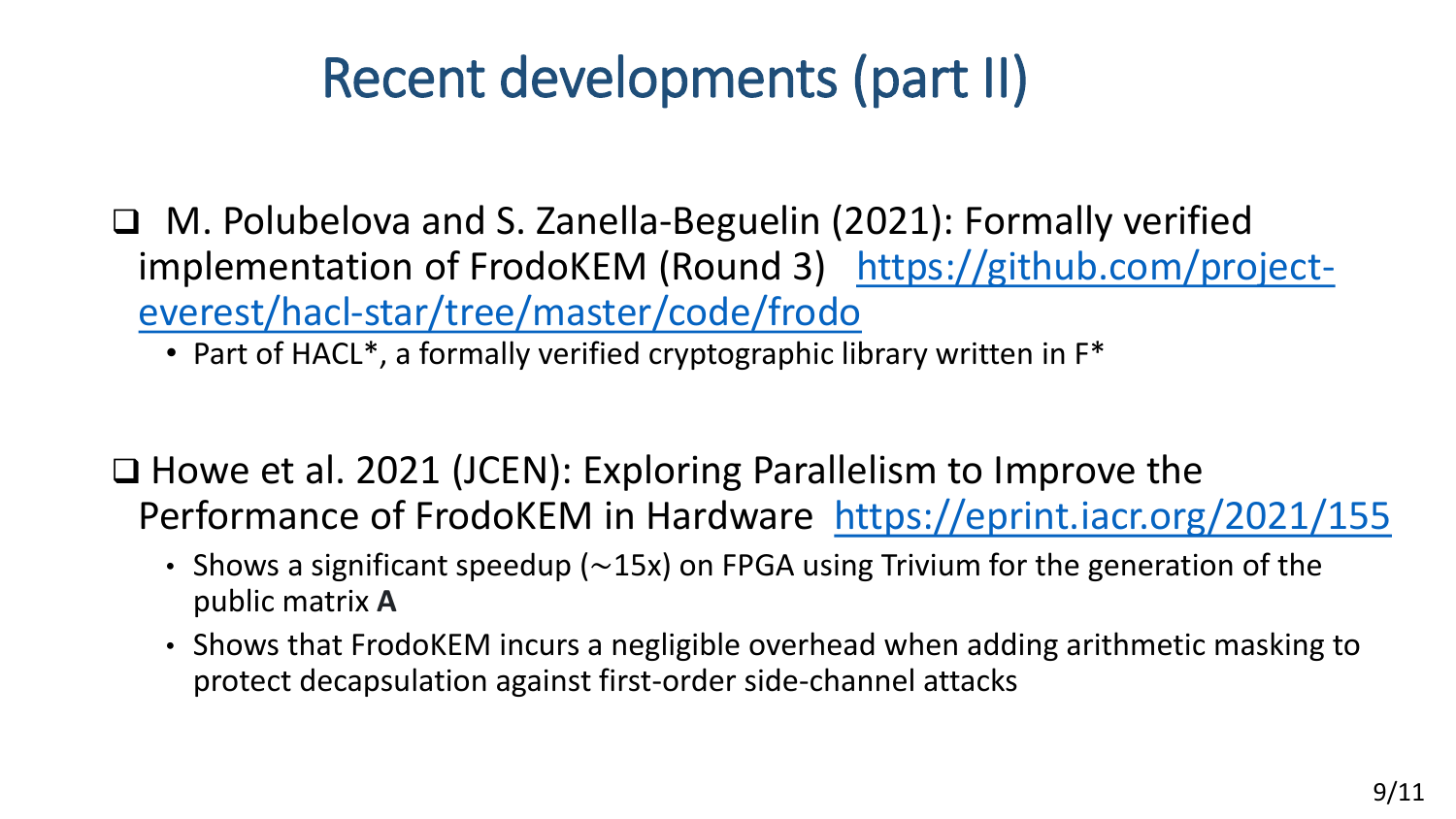# Recent developments (part III)

❑ Bos et al. 2021: The Matrix Reloaded: Multiplication Strategies in FrodoKEM <https://eprint.iacr.org/2021/711>

- Faster matrix multiplication using a row-wise blocking and packing (RWCF) approach
- Speedups of 12%, 14% and 16% are achieved for FrodoKEM-640-AES, FrodoKEM-976-AES and FrodoKEM-1344-AES, resp.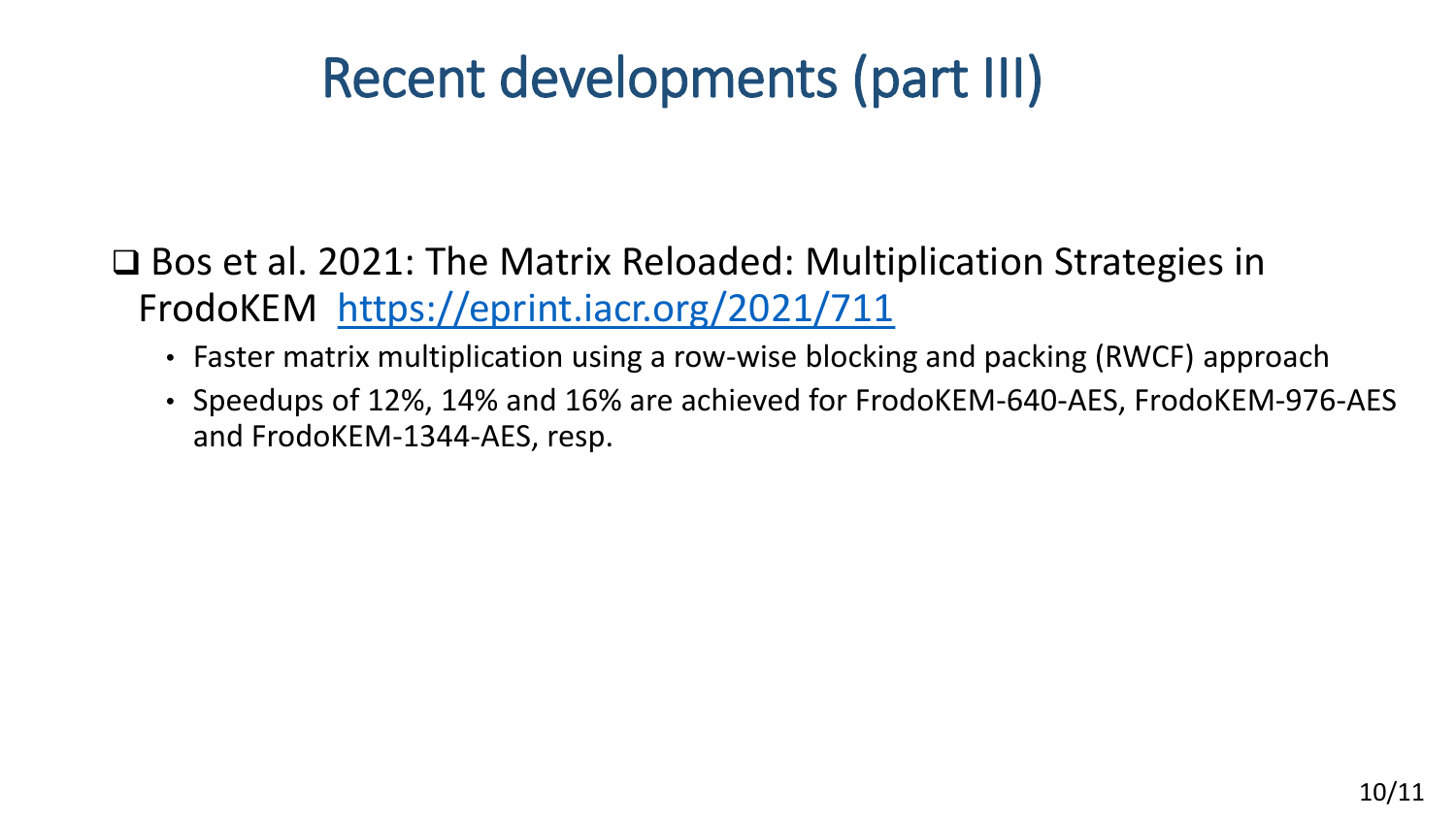## Performance results

□ Performance (in  $10^3$  cycles) on an x64 AMD Ryzen 9 3900XT @3.8GHz (Bos et al. 2021)

| <b>Parameter set</b> | <b>Level</b> | keygen | encaps | decaps |
|----------------------|--------------|--------|--------|--------|
| FrodoKEM-640-AES     |              | 903    | 1068   | 1025   |
| FrodoKEM-976-AES     | 3            | 1712   | 1955   | 1850   |
| FrodoKEM-1344-AES    | 5            | 3017   | 3363   | 3221   |

E.g., one full FrodoKEM execution (at level 1) is completed in **0.79 msec.**, \_\_\_\_Encaps + Decaps runs in **0.55 msec.**